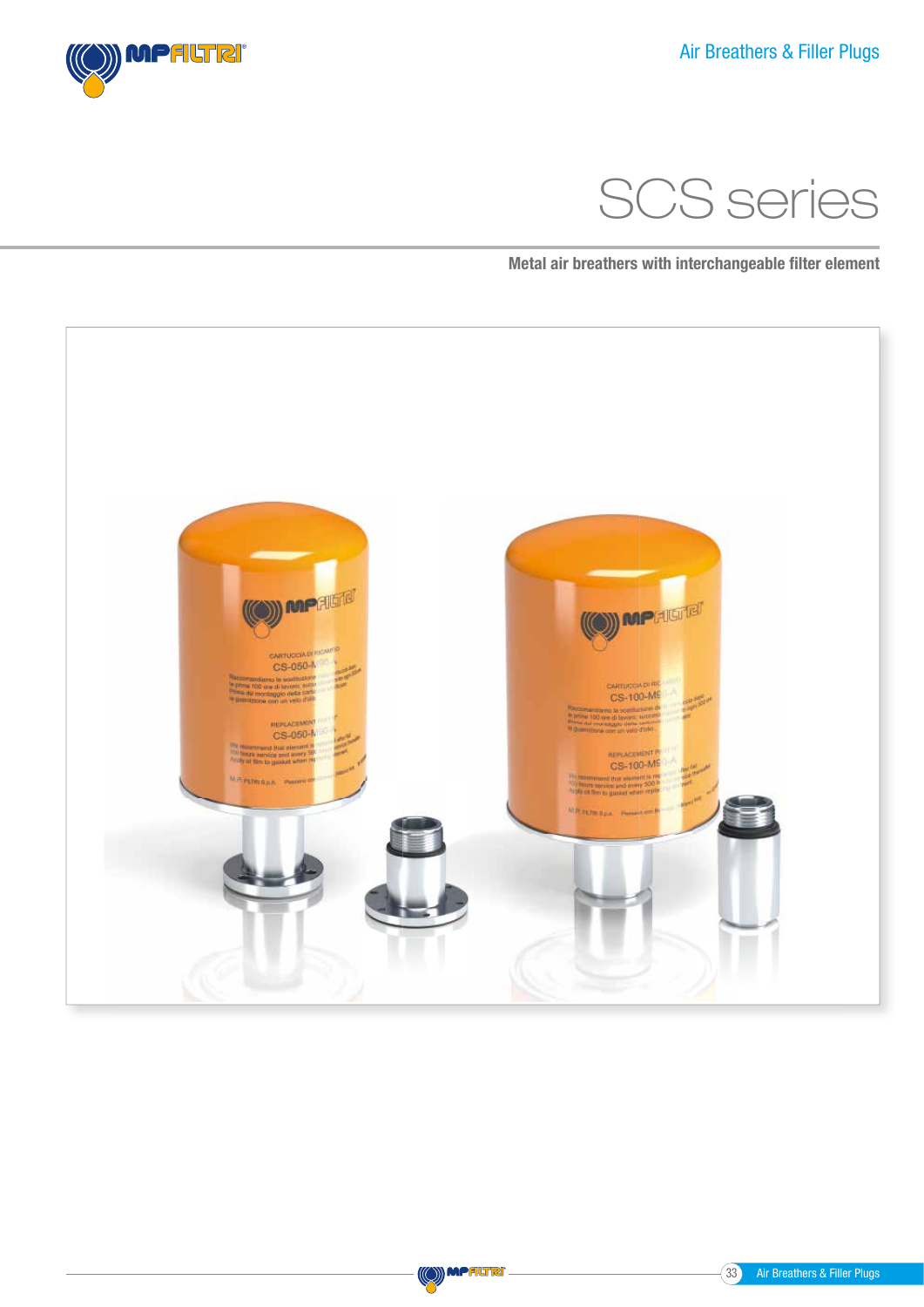# GENERAL INFORMATION

### Technical data

| Air breathers & Filler plugs                                                                                                                       | Flow rate $\Delta p$ 0.02 bar              |                 |      |                 |  |  |  |  |  |
|----------------------------------------------------------------------------------------------------------------------------------------------------|--------------------------------------------|-----------------|------|-----------------|--|--|--|--|--|
|                                                                                                                                                    | Flow rate $[1/min]$                        |                 |      |                 |  |  |  |  |  |
| Metal air breathers with interchangeable filter element                                                                                            | <b>Filtration rating</b>                   | P <sub>10</sub> | A03  | A <sub>10</sub> |  |  |  |  |  |
| Flow rate up to 1330 I/min                                                                                                                         | <b>SCS050</b>                              | 550             | 515  | 530             |  |  |  |  |  |
|                                                                                                                                                    | <b>SCS070</b>                              | 550             | 515  | 530             |  |  |  |  |  |
| SCS is a range of air breathers for protection of the tank against the                                                                             | <b>SCS100</b>                              | 1415            | 1300 | 1330            |  |  |  |  |  |
| solid contamination contained into the air.                                                                                                        | <b>SCS150</b>                              | 1415            | 1300 | 1330            |  |  |  |  |  |
| They are composed of a spin-on filter can screwed on a connection<br>tube, directly fitted on the tank. They are directly fitted on the tank.      |                                            |                 |      |                 |  |  |  |  |  |
|                                                                                                                                                    | <b>Materials</b>                           |                 |      |                 |  |  |  |  |  |
| <b>Available features:</b>                                                                                                                         | Riser: Galvanized steel                    |                 |      |                 |  |  |  |  |  |
|                                                                                                                                                    |                                            |                 |      |                 |  |  |  |  |  |
| - Weld or flanged connection, for a maximum flow rate of 1415 l/min<br>- Fine cellulose and microfibre filtration, to get a good cleanliness level | <b>Temperature</b>                         |                 |      |                 |  |  |  |  |  |
| into the reservoir                                                                                                                                 | From -25 $^{\circ}$ C to +100 $^{\circ}$ C |                 |      |                 |  |  |  |  |  |
|                                                                                                                                                    |                                            |                 |      |                 |  |  |  |  |  |
| <b>Common applications:</b>                                                                                                                        | Weight                                     |                 |      |                 |  |  |  |  |  |
| - Mobile machines (construction and agriculture machines)                                                                                          | SCS050G1 0.200 kg                          |                 |      |                 |  |  |  |  |  |
| - Industrial equipment                                                                                                                             | SCS050G2 0.265 kg                          |                 |      |                 |  |  |  |  |  |
|                                                                                                                                                    | SCS100G1 0.450 kg                          |                 |      |                 |  |  |  |  |  |
|                                                                                                                                                    | SCS100G2 0.645 kg                          |                 |      |                 |  |  |  |  |  |
|                                                                                                                                                    |                                            |                 |      |                 |  |  |  |  |  |
|                                                                                                                                                    | CS/CG050<br>$0.73$ kg                      |                 |      |                 |  |  |  |  |  |
|                                                                                                                                                    | CS/CG070<br>$0.95$ kg                      |                 |      |                 |  |  |  |  |  |
|                                                                                                                                                    | CS100<br>$1.3$ kg                          |                 |      |                 |  |  |  |  |  |
|                                                                                                                                                    | CS150<br>$1.6$ kg                          |                 |      |                 |  |  |  |  |  |
|                                                                                                                                                    | CG100<br>$1.3$ kg                          |                 |      |                 |  |  |  |  |  |
|                                                                                                                                                    | CG150<br>$1.6$ kg                          |                 |      |                 |  |  |  |  |  |
|                                                                                                                                                    |                                            |                 |      |                 |  |  |  |  |  |
|                                                                                                                                                    |                                            |                 |      |                 |  |  |  |  |  |
|                                                                                                                                                    |                                            |                 |      |                 |  |  |  |  |  |
|                                                                                                                                                    |                                            |                 |      |                 |  |  |  |  |  |

## Designation & Ordering code

|                          |                              |               |                 |               |                      |           |                |           | <b>COMPLETE AIR FILTER</b> |                           |            |                         |    |                  |     |                           |            |
|--------------------------|------------------------------|---------------|-----------------|---------------|----------------------|-----------|----------------|-----------|----------------------------|---------------------------|------------|-------------------------|----|------------------|-----|---------------------------|------------|
| <b>Series and size</b>   |                              |               |                 |               |                      |           |                |           |                            | Configuration example 1 : |            | <b>SCS050</b>           | C  |                  | G2  |                           | <b>P01</b> |
| <b>SCS050</b>            | <b>SCS070</b>                | <b>SCS100</b> |                 | <b>SCS150</b> |                      |           |                |           |                            | Configuration example 2 : |            | <b>SCS150</b>           | C  |                  | G2  | A10                       | <b>P01</b> |
| <b>Connections</b>       |                              |               |                 |               |                      |           |                |           |                            |                           |            |                         |    |                  |     |                           |            |
| C                        | Weld riser                   |               |                 |               |                      |           |                |           |                            |                           |            |                         |    |                  |     |                           |            |
| F                        | <b>Screwed flange</b>        |               |                 |               |                      |           |                |           |                            |                           |            |                         |    |                  |     |                           |            |
|                          | <b>Threaded connection</b>   |               |                 |               | SCS050 - 070         |           | SCS100 - 150   |           |                            |                           |            |                         |    |                  |     |                           |            |
| G1                       | <b>ISO 228</b>               |               |                 | G 3/4"        |                      |           | G 1 1/4"       |           |                            |                           |            |                         |    |                  |     |                           |            |
| G <sub>2</sub>           | U.S. standard                |               |                 |               | 1" - 12 UNF          |           | 1 1/2" - 16 UN |           |                            |                           |            |                         |    |                  |     |                           |            |
| <b>Filtration rating</b> |                              |               |                 | Size:         | nan                  | (17(1)    | 100.           | 150       |                            |                           |            |                         |    |                  |     |                           |            |
|                          | Without filter element       |               |                 |               |                      |           |                |           |                            |                           |            |                         |    |                  |     |                           |            |
| A03                      | Inorganic microfiber         |               | $3 \mu m$       |               | $\bullet$            | $\bullet$ | $\bullet$      | $\bullet$ |                            | <b>Seals</b>              |            |                         |    | <b>Execution</b> |     |                           |            |
| A10                      | Inorganic microfiber         |               | $10 \mu m$      |               | $\bullet$            | $\bullet$ | $\bullet$      | $\bullet$ |                            | A                         | <b>NBR</b> |                         |    | <b>P01</b>       |     | <b>MP Filtri standard</b> |            |
| P <sub>10</sub>          | Resin impregnated paper      |               | $10 \text{ µm}$ |               | $\bullet$            | $\bullet$ | $\bullet$      |           |                            | v                         | <b>FPM</b> |                         |    | Pxx              |     | Customized                |            |
|                          |                              |               |                 |               |                      |           |                |           | <b>FILTER ELEMENT</b>      |                           |            |                         |    |                  |     |                           |            |
|                          | <b>Filter element series</b> |               |                 |               | Threaded connection: |           | G1             | G2        |                            |                           |            | Configuration example : | CG |                  | 150 | A10                       | P01        |
| c <sub>S</sub>           | Connection ISO 228           |               |                 |               |                      |           | ٠              |           |                            |                           |            |                         |    |                  |     |                           |            |
| CG                       | Connection U.S. standard     |               |                 |               |                      |           |                | ٠         |                            |                           |            |                         |    |                  |     |                           |            |
|                          | <b>Filter element size</b>   |               |                 |               |                      |           |                |           |                            |                           |            |                         |    |                  |     |                           |            |
| 050                      | 070                          | 100           |                 | 150           |                      |           |                |           |                            |                           |            |                         |    |                  |     |                           |            |
| <b>Filtration rating</b> |                              |               |                 |               |                      |           |                |           |                            |                           |            |                         |    |                  |     |                           |            |
| A03                      | Inorganic microfiber         |               | $3 \mu m$       |               |                      |           |                |           |                            | <b>Seals</b>              |            |                         |    | <b>Execution</b> |     |                           |            |
| A10                      | Inorganic microfiber         |               | $10 \mu m$      |               |                      |           |                |           |                            |                           | <b>NBR</b> |                         |    | <b>P01</b>       |     | <b>MP Filtri standard</b> |            |
| <b>P10</b>               | Resin impregnated paper      |               | $10 \mu m$      |               |                      |           |                |           |                            | v                         | <b>FPM</b> |                         |    | Pxx              |     | Customized                |            |
|                          | Air Breathers & Filler Plugs | 34            |                 |               |                      |           |                |           | (O) MPALTR                 |                           |            |                         |    |                  |     |                           |            |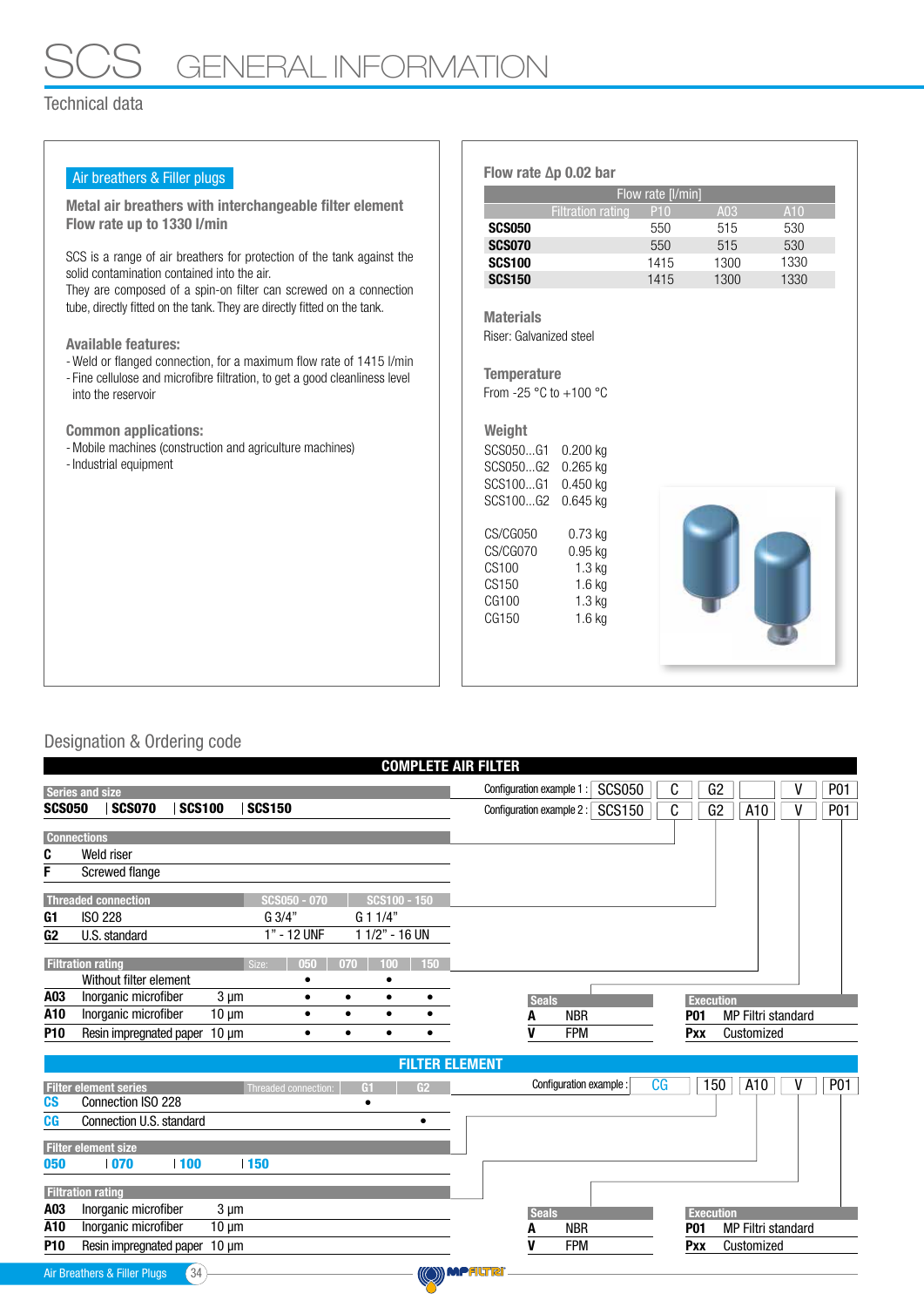# SCS SCS 050-070

Dimensions